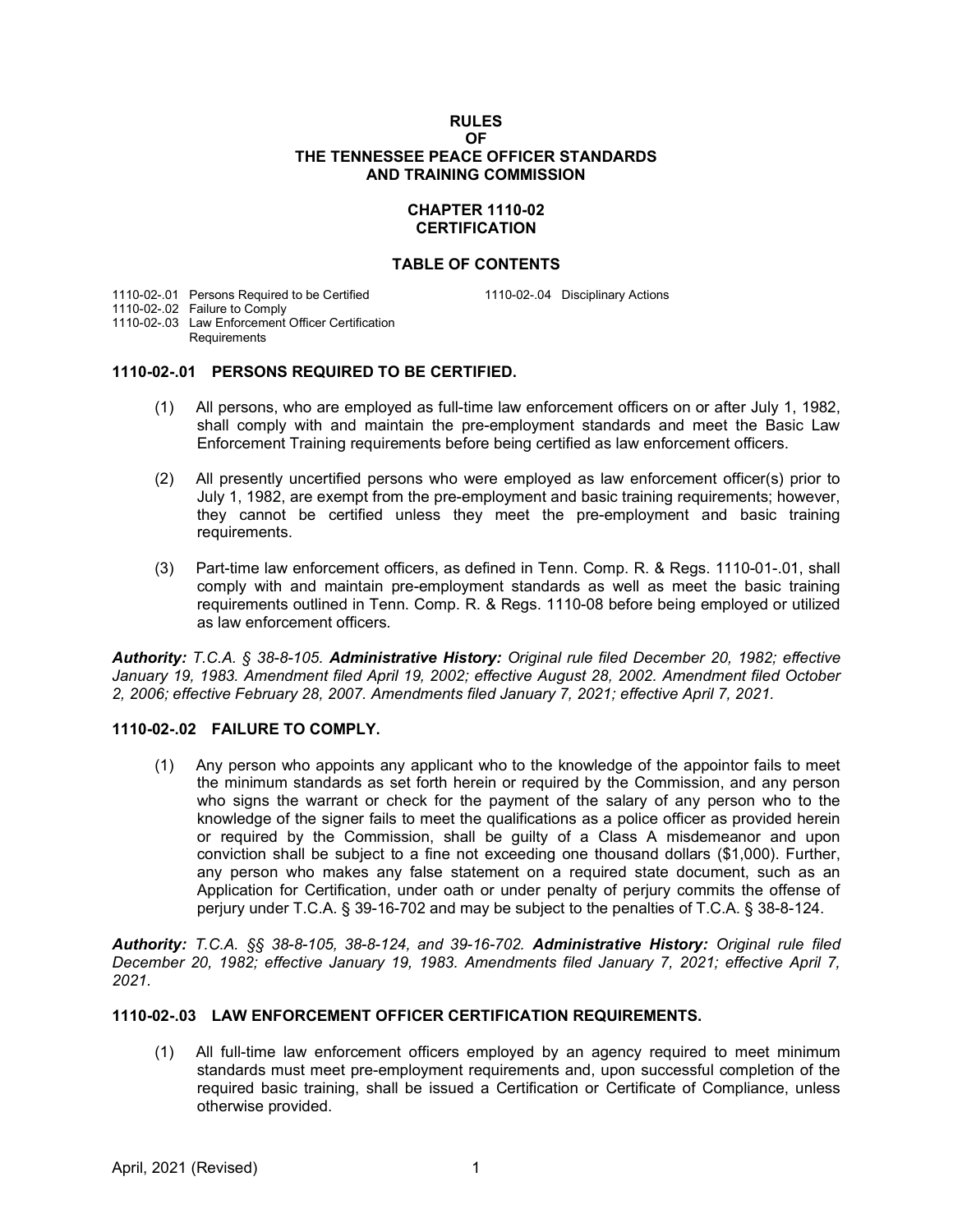- (2) Full-time Law Enforcement Officer Pre-Employment Requirements. The Commission will issue a Certificate of Compliance to any person who meets the qualifications for employment and satisfactorily completes a certified Basic Law Enforcement Officer Course. Any person employed as a full-time law enforcement officer, after July 1, 1982, must be certified and must comply with the following pre-employment requirements:
	- (a) Be at least eighteen (18) years of age;
	- (b) Be a citizen of the United States or a permanent legal resident of the United States who is an honorably discharged veteran of the United States armed forces pursuant to T.C.A § 38-8-105(d);
	- (c) Be a high school graduate or possess the equivalent of a high school diploma pursuant to Tenn. Comp. R. & Regs. 1110-01-.01. No waivers will be granted for minimum education requirements;
	- (d) Not have been convicted of, pleaded guilty to, or entered a plea of nolo contendere to any felony charge or to any violation of any federal or state laws or city ordinances relating to force, violence, theft, dishonesty, gambling, liquor and other alcoholic beverages, controlled substances, imitation controlled substances, or controlled substance analogues;
	- (e) Not have been released or discharged from any of the armed forces of the United States under any conditions other than honorable;
	- (f) If the applicant has prior military experience, the agency must present a copy of any DD- 214s, DD-215s and DD873s along with the application for certification;
	- (g) Have fingerprints on file with the TBI;
	- (h) Have passed a physical examination by a licensed physician. This physical examination may also be performed by a nurse practitioner or physician assistant, so long as the examination is expressly included in a written protocol developed jointly by the supervising physician and the nurse practitioner or physician assistant, whichever is applicable, setting forth the range of services that may be performed by the nurse practitioner or physician assistant. This examination must be performed no more than six (6) months prior to entering the Commission-approved Basic Law Enforcement Course;
	- (i) Have good moral character as determined by a thorough investigation conducted by the employing agency or the Commission;
	- (j) Have been certified by a Tennessee licensed health care provider qualified in the psychiatric or psychological fields as being free from any impairment as set forth in the Diagnostic and Statistical Manual of Mental Disorders of the American Psychiatric Association current at the time of the examination that would, in the professional judgment of the examiner, affect the person's ability to perform an essential function of the job, with or without a reasonable accommodation. This certification must be obtained no more than six (6) months prior to entering the Commission-approved Basic Law Enforcement Course. A new evaluation will be required:
		- 1. After a six (6) month break in full-time law enforcement service; or,
		- 2. Upon the request of the employing agency, for good cause;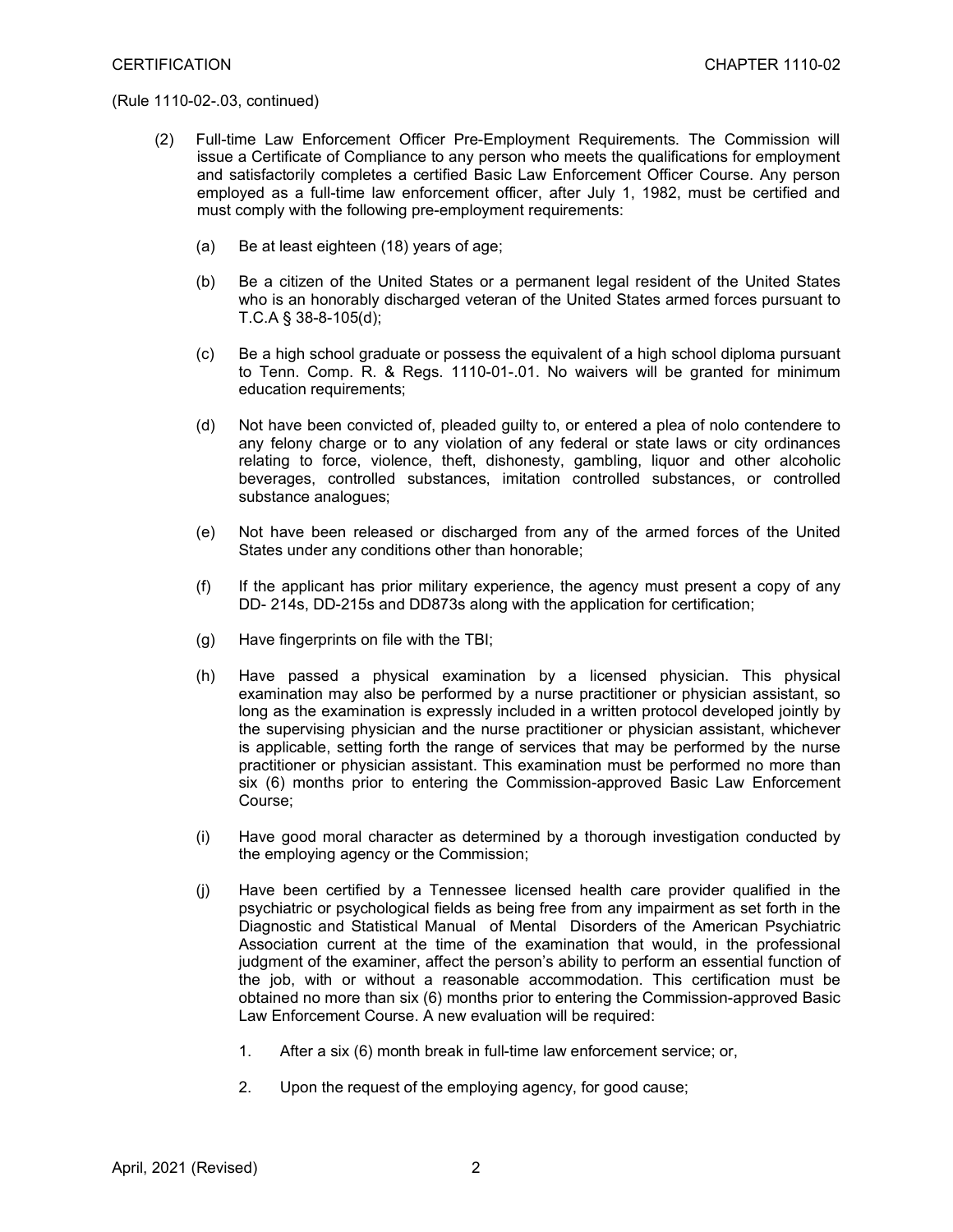- (k) Not have been previously decertified as a law enforcement officer by the Commission; and
- (l) Not have previously voluntarily surrendered his/her certification as a law enforcement officer.
- (m) If a law enforcement applicant or certified law enforcement officer fails to meet any of the aforementioned certification requirements, a waiver pursuant to Tenn. Comp. R. & Regs. 1110-09, will be required.
- (n) All certified officers must ensure that their current addresses and contact information are always on file with the Commission.
- (3) Training Requirements. Any officer seeking certification under these rules who conforms to pre-employment requirements must enroll in the Basic Law Enforcement Course as established in accordance with these rules within six (6) months of initial employment as a law enforcement officer. During the initial period prior to attending the Basic Law Enforcement Course, the recruit must be paired with a field Training Officer or other certified officer.

Commencing July 1, 1982, any time served as a full-time law enforcement officer in any Tennessee law enforcement agency is cumulative and will count as part of the six-month time limit.

(4) Application Requirement. No officer will be certified under these rules unless application is made at such time and in such form as the Commission requires.

If after enrolling in an academy, an officer does not successfully complete basic police training, unless a waiver to attend another academy pursuant to Tenn. Comp. R. & Regs 1110-09-.07 is obtained from the Commission, he/she must return to the same academy under the following circumstances:

- (a) If dropped for academic or disciplinary reasons; or
- (b) To make up any portion not successfully completed. In the event an officer fails to complete successfully any portion of basic police training after returning for makeup, he/she must retake the entire course.
- (5) Verification Requirement. No officer will be certified under these rules unless:
	- (a) The law enforcement agency employing the officer submits verification to the Commission, in such form as required by the Commission, showing that the officer met the pre-employment requirements prior to enrollment in the Basic Law Enforcement Course; and
	- (b) The Director of the academy where the officer satisfactorily completed the Basic Law Enforcement Course, established in accordance with these rules, submits verification in such form as required by the Commission that the officer met the basic training requirements set forth in these rules; or
	- (c) The Commission chooses to certify an officer who has received training in another state when the Commission has determined that such training was at least equivalent to that required by the Commission for approved law enforcement education and training programs in this state and that such officer has satisfactorily complied with all other requirements. Established criteria is that which aligns with the requirements of the Basic Law Enforcement Course, as outlined in Tenn. Comp. R. & Regs. 1110-07.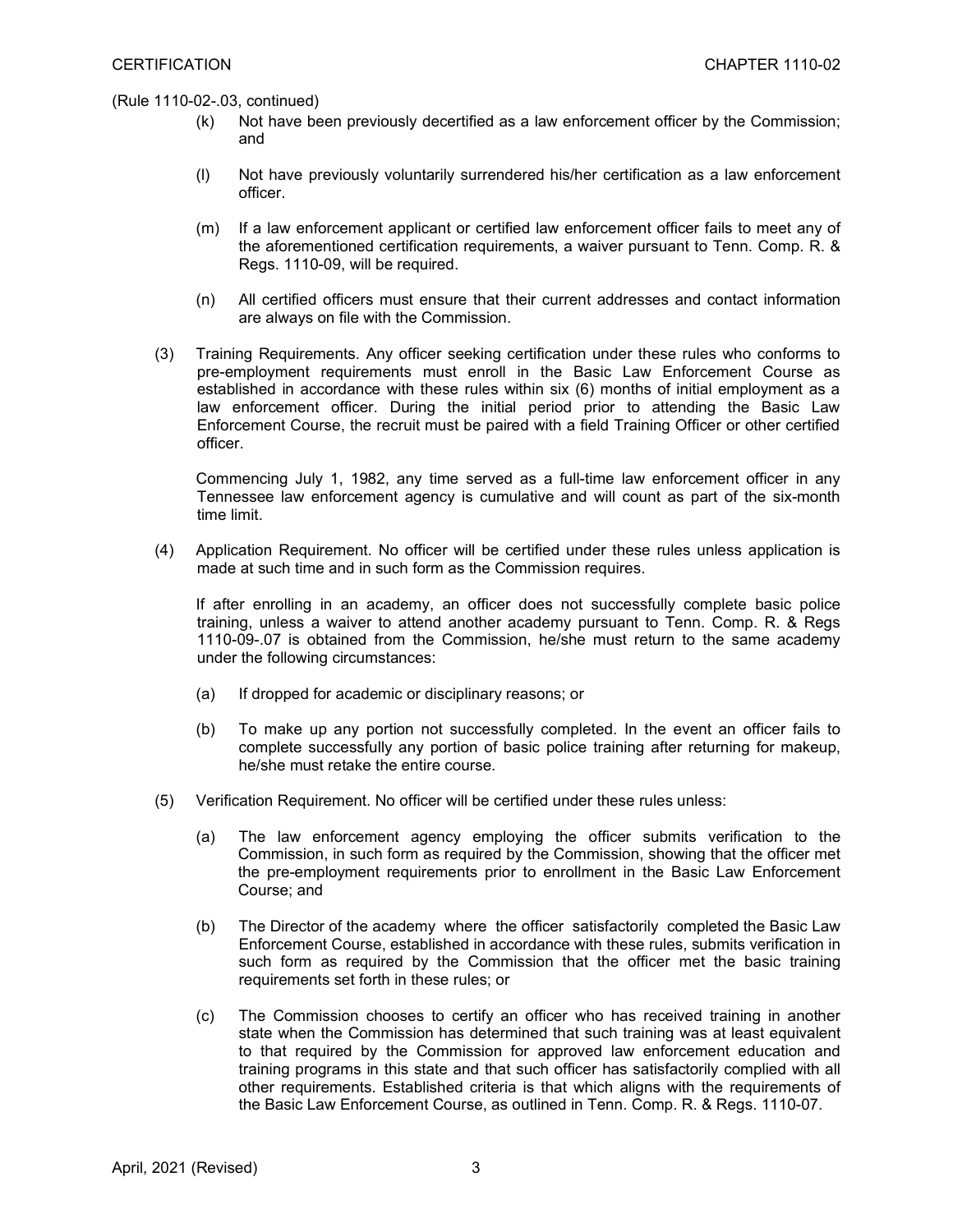- (6) Substitution of Experience for exempt/exempted officers. No officer shall be certified under these rules unless:
	- (a) The law enforcement agency employing the officer submits an Application for Certification, Confirmation of Psychological Examination, and Confirmation of Physical Examination to verify that all pre-employment requirements have been met; and
	- (b) Beginning July 1, 2010, the officer applying for substitution of experience or basic training obtained in another state enrolls in the Commission-approved three (3) week Transition School within six (6) months of employment.
- (7) Break in Full-Time Law Enforcement Service.
	- (a) Beginning May 1, 2021, certified officers who have had more than a three (3) year break, but less than a seven (7) year break in full-time law enforcement service shall enroll in the Commission-approved three (3) week Transition School within six (6) months of returning to full-time employment before their certification is reactivated. Officers with a seven (7) year or longer break in full-time law enforcement service shall be required to re-attend a Basic Law Enforcement Course.
	- (b) Officers who were certified under the Grandfather Clause of July 1, 1970 and have not attended an approved Basic Law Enforcement Course lose their grandfathered status if they have a break in service. These officers may separate directly from one law enforcement agency and be employed as a full-time law enforcement officer by another law enforcement agency with no loss of certification if there is no break in service as set forth in Tenn. Comp. R. & Regs. 1110-01-.01.
	- (c) Beginning May 1, 2021, officers who have attended an approved Basic Law Enforcement Course and who were not required to be certified at that time, may apply for certification based on this training within three (3) years of the date of completion of the Basic Law Enforcement Course. These officers must enroll in a Commissionapproved three (3) week Transition School within six (6) months of returning to full-time employment to qualify for certification after three (3) years and less than seven (7) years from the date of completion of the Basic Law Enforcement Course. Officers with a seven (7) year or longer break in service shall be required to re-attend the Basic Law Enforcement Course.
	- (d) An officer's certification becomes inactive after separation from full-time employment by a law enforcement agency. A new application for certification is required for each new employment as a law enforcement officer.
- (8) Any officer affected by these rules may be eligible to petition the Commission for a waiver in accordance with Tenn. Comp. R. & Regs. 1110-09.
- (9) All certified law enforcement officers shall notify the Commission of any change of residence, employing law enforcement agency, or office address within thirty (30) days of the change.

*Authority: T.C.A. §§ 38-8-104, 38-8-105, 38-8-106, 38-8-107, 38-8-111, and 38-8-111(f). Administrative History: Original rule filed December 20, 1982; effective January 19, 1983. Amendment filed January 28, 1986; effective April 15, 1986. Amendment filed September 17, 1987; effective December 29, 1987. Amendment filed January 6, 1989; effective May, 1, 1989. Amendment filed November 13, 1989; effective February 28, 1990. Amendment filed August 4, 1992; effective November 29, 1992. Amendment filed October 25, 1993; effective March 1, 1994. Amendment filed April 19, 2002; effective August 28, 2002. Amendment filed October 2, 2006; effective February 28, 2007. Amendment filed March 18, 2010; effective June 16, 2010. Amendments filed March 11, 2011; effective June 9, 2011. Emergency rule filed*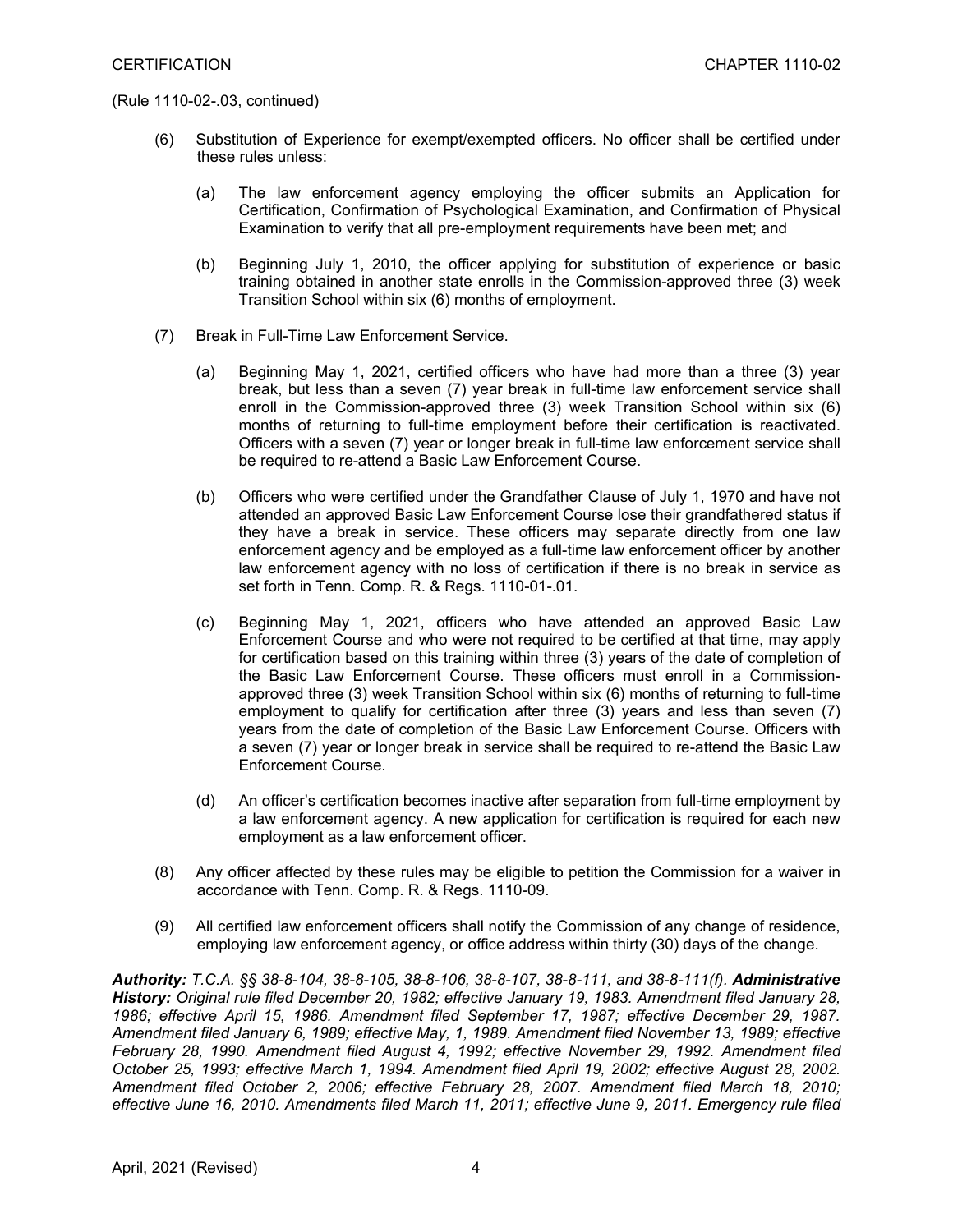*January 28, 2014; effective through July 27, 2014. Emergency rule expired effective July 27, 2014; rule reverted to previous status. Amendment filed July 24, 2014; effective October 22, 2014. Amendments filed January 7, 2021; effective April 7, 2021.*

#### **1110-02-.04 DISCIPLINARYACTIONS.**

- (1) Denial of Certification. The Commission shall deny certification to any officer required to comply with the certification provisions who fails to do so. The Commission may deny certification to any officer supplying false information or acquiescing to false information being supplied to the Commission regarding eligibility for certification.
- (2) Suspension or Revocation of Certification. The Commission may initiate disciplinary action upon receipt of a complaint or on its own initiative. Complaints received by the Commission are to be documented, and if allegations are warranted, the proper investigating authority will be notified, and the proper action will be taken.
	- (a) Grounds for Disciplinary Action. The Commission may suspend or revoke the certification of any officer who has:
		- 1. Been convicted by any state or the federal government of any crime where the punishment was or could have been imprisonment in a federal or state prison, institution, or jail;
		- 2. Been convicted of, pleaded guilty to, or entered a plea of nolo contendere to any felony charge; to any violation of any federal or state laws or city ordinances relating to force, violence, theft, dishonesty, gambling, liquor and other alcoholic beverages, controlled substances; to a sufficient number of misdemeanors to establish a pattern of disregard for the law; to a charge for domestic violence; or to any offense set forth in 18 U.S.C § 922(g) that would make the possession of a firearm or weapon a prohibited act;
		- 3. Been suspended for thirty (30) days or longer, resigned in lieu of termination, resigned with disciplinary action pending that could have resulted in termination, or been discharged by his/her employing law enforcement agency for disciplinary reasons;
		- 4. Been found to have supplied or acquiesced in false information being supplied to the Commission regarding eligibility for certification;
		- 5. Failed to participate in a forty (40) hour in-service training program each calendar year;
		- 6. Failed to maintain pre-employment requirements; or
		- 7. Failed to comply with reporting requirements set forth in Tenn. Comp. R. & Regs. 1110-01 through 1110-10 and T.C.A. Title 38, Chapter 8.
	- (b) Notification Required. Law enforcement agencies suspending certified law enforcement officers for fifteen (15) days or longer, discharging certified law enforcement officers for disciplinary reasons, or accepting the resignation in lieu of termination of certified law enforcement officers must inform the Commission within ten (10) days of such action. Law enforcement agencies with knowledge of a certified law enforcement officer's violation of the pre-employment standards must inform the Commission within ten (10) days of obtaining such knowledge. Any change in the status of a disciplinary action must also be reported to the Commission within ten (10) days. A change of status form must be submitted on any change in a disciplinary action. Change of status forms are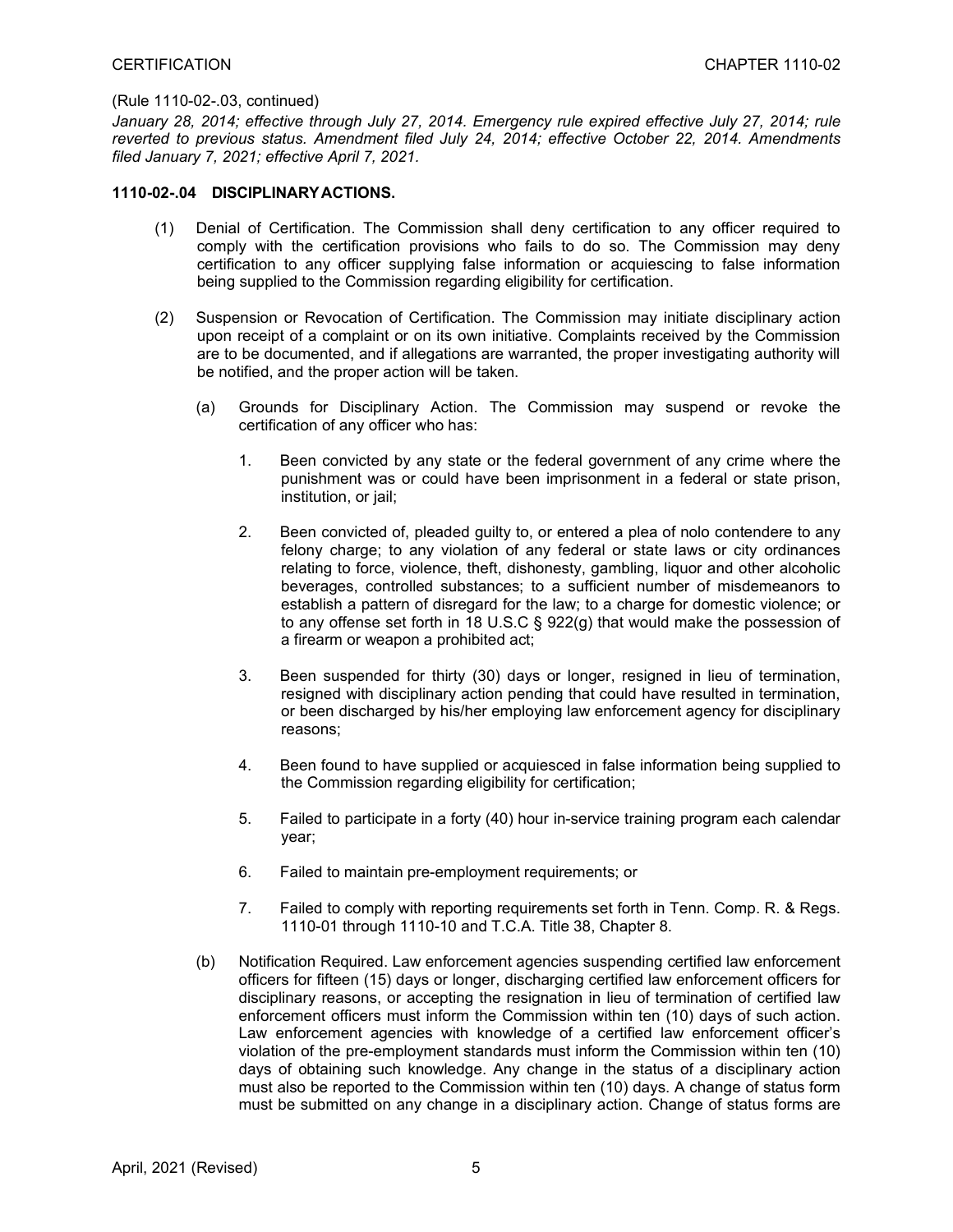available on the Commission's website and shall be submitted to the Commission electronically.

- (3) Notice of Denial, Suspension, or Revocation.
	- (a) Notice of Denial. The Commission shall, within thirty (30) days of denying an application for certification, or as soon as is reasonably practicable, serve written notice upon an affected officer and the employing agency specifying the reasons for denial of the application.
	- (b) Notice of Suspension or Revocation. The Commission shall, within thirty (30) days of suspending or revoking certification, or as soon as is reasonably practicable, serve notice upon an affected officer and upon the law enforcement agency employing the officer, specifying the action taken, the officer's current status, and the remedies available. The Commission shall stay final action until the period for requesting a hearing expires.
	- (c) Notice of Final Action. The Commission shall notify the officer and the law enforcement agency involved of the final action regarding suspension or revocation.
- (4) Suspension or Revocation Hearing. Any law enforcement officer whose certification has been suspended or revoked may, within thirty (30) days of receipt of notice served by the Commission, request a hearing which shall be granted by the Commission. Upon receipt of such request, the Commission shall set a date, time, and place for hearing and serve notice, by certified mail, upon the affected law enforcement officer. The affected officer may appear, present information relevant to the proceedings, question those presenting information, and be represented by counsel. In the absence of a request for hearing, the suspension or revocation will, without further proceedings, become final thirty (30) days after the initial notice.
	- (a) Hearing Committee. The disciplinary sub-committee serves as the Commission's authorized representative for conducting preliminary hearings.
	- (b) Formal Commission Review. In the event of an adverse decision at the disciplinary sub-committee, any affected law enforcement officer may, within thirty (30) days of the initial decision, request a formal Commission review.
	- (c) Final Decision After Request for Hearing. The Commission shall render a final decision within ninety (90) days pursuant to the Uniform Administrative Procedures Act in T.C.A. §§ 4-5-301 to -502.
- (5) Judicial Review. All appeals from the Commission's final decision shall be to Chancery Court and governed by the relevant portions of the Uniform Administrative Procedures Act in T.C.A. §§ 4-5-301 to -502.
- (6) Any and all documents which evidence certification are the exclusive property of the Commission and shall be surrendered to the Commission upon demand after the proceedings.
- (7) Reapplication after Denial. Any officer denied certification for failure to meet pre-employment requirements may reapply when the requirements are met. Officers denied certification for failure to meet the Basic Law Enforcement Course requirements may reapply after satisfactory completion of the training.